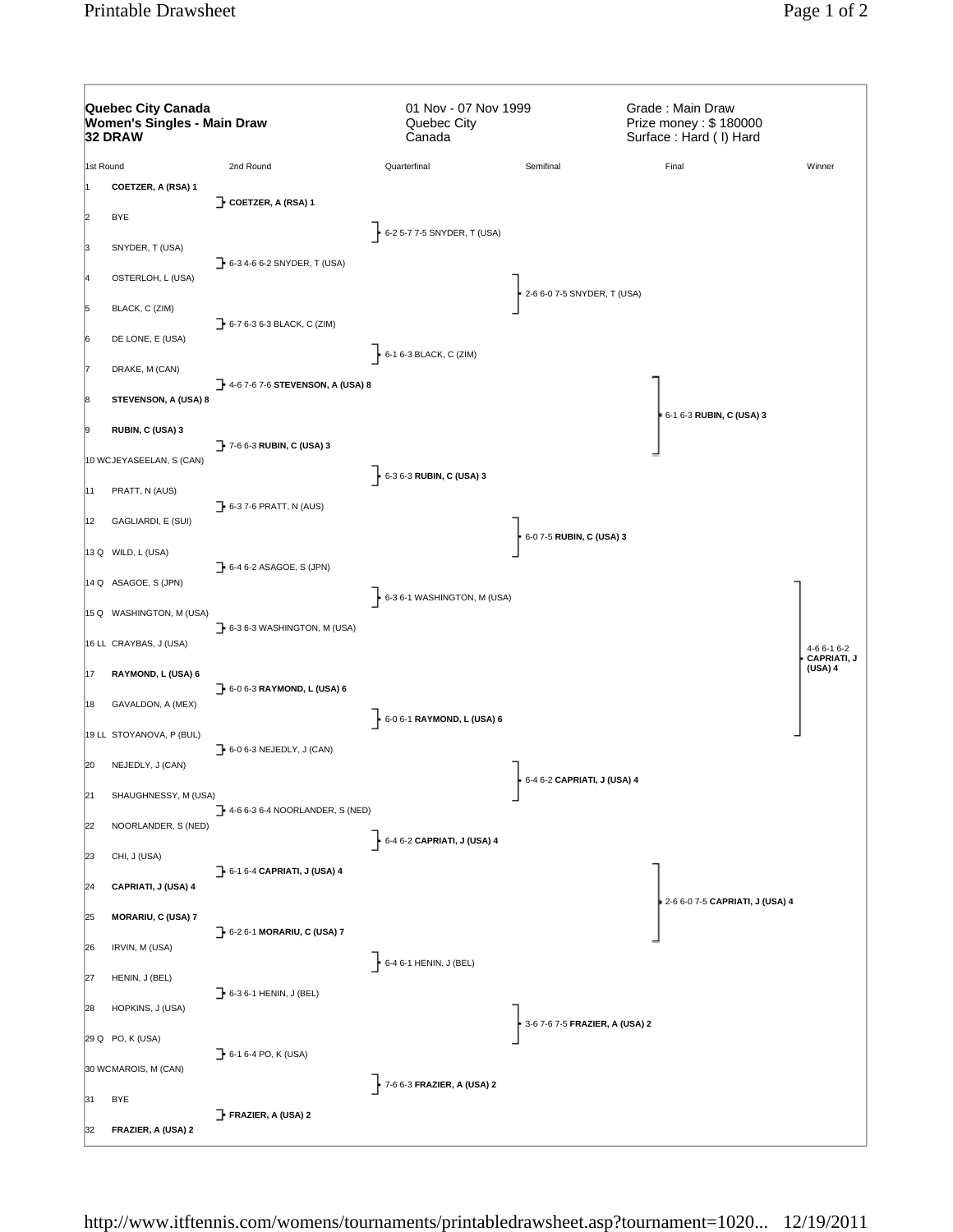Quebec City Canada Women's Doubles - Main Draw 16 DRAW

Grade : Main Draw Prize money : \$ 180000 Surface : Hard ( I) Hard



http://www.itftennis.com/womens/tournaments/printabledrawsheet.asp?tournament=1020000979&event=1020003020 (1 of 2) [12/19/2011 11:08:11 AM]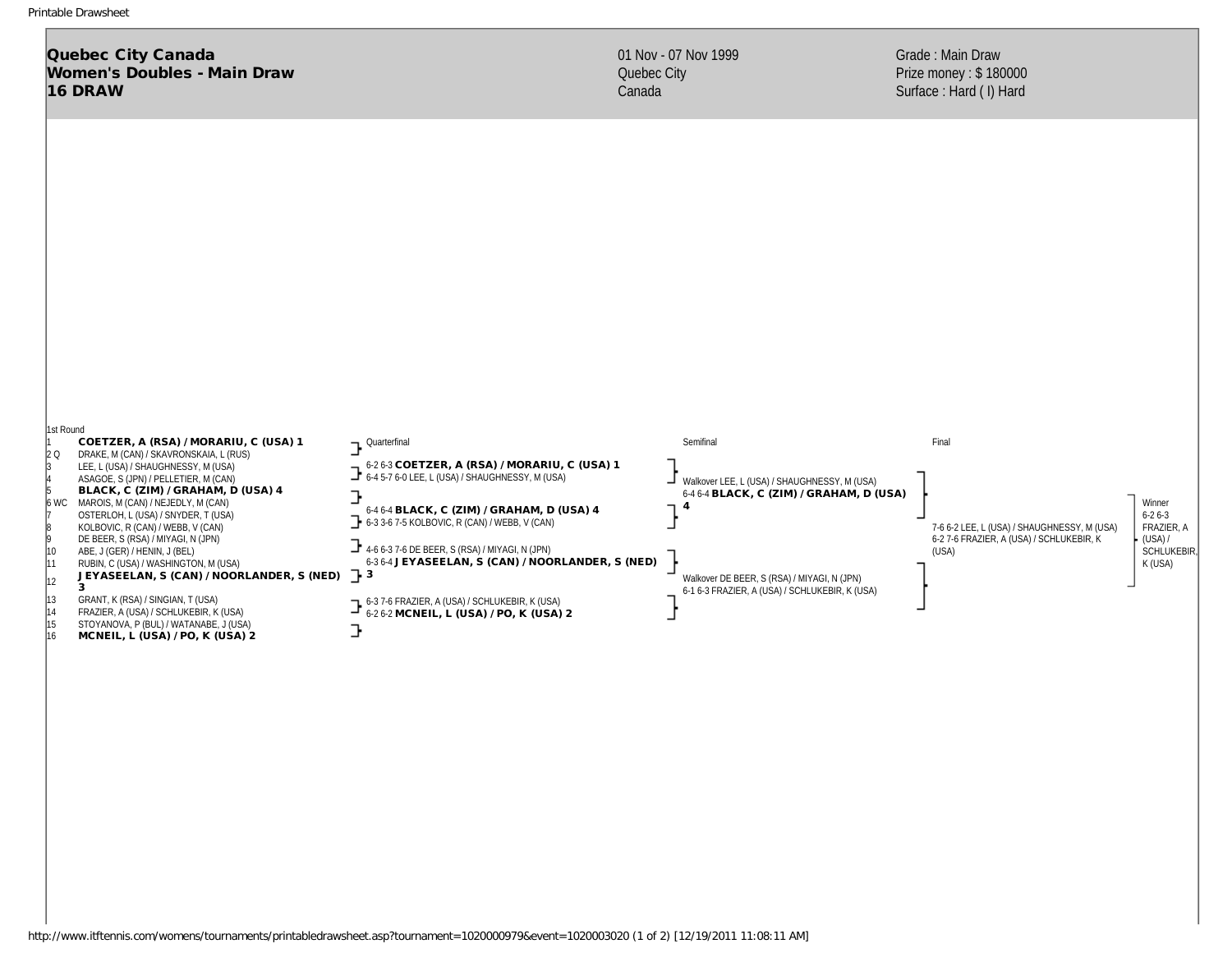